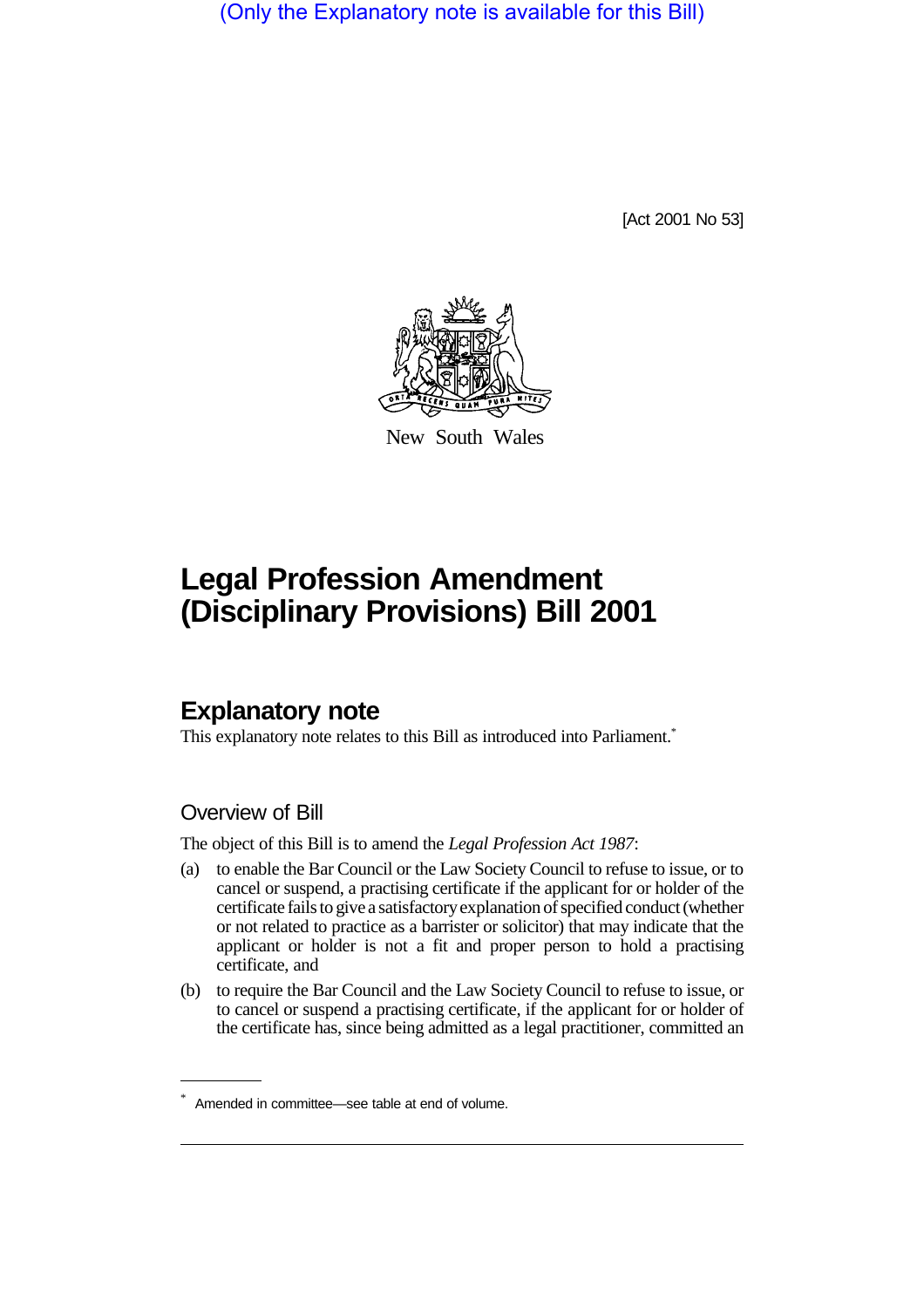Explanatory note

act of bankruptcy or been found guilty of an indictable offence or a tax offence in circumstances that show that the applicant or holder is not a fit and proper person to hold the certificate, and

- (c) to enable the Bar Council or the Law Society Council to refuse to issue, or to cancel or suspend a practising certificate, if the applicant for or holder of the certificate has failed to make required notifications to the Bar Council or the Law Society Council or to comply with certain requirements made for the purpose of investigating matters under the new provisions, and
- (d) to enable the Legal Services Commissioner to take over a matter referred to in paragraph (b) and to cancel or suspend a practising certificate, or direct the Bar Council or the Law Society Council to refuse to issue a practising certificate, in the circumstances referred to in that paragraph, and
- (e) to require an applicant for or holder of a practising certificate that has engaged in conduct referred to in paragraph (b) or who has failed to make required notifications to show cause why the practising certificate should not be refused, suspended or cancelled, and
- (f) to provide for the automatic suspension of a practising certificate held by a legal practitioner who is being investigated by the Bar Council, the Law Society Council or the Legal Services Commissioner for conduct referred to in paragraph (b) if a determination in relation to the matter is not made within a specified period, and
- (g) to make it clear that certain conduct of a legal practitioner involving the commission of acts of bankruptcy, indictable offences or tax offences may constitute professional misconduct, and
- (h) to enable regulations to be made declaring contraventions of specified provisions of the Act or the regulations to be professional misconduct, and
- (i) to extend the functions and powers of the Legal Services Commissioner and the Legal Profession Advisory Council to enable the monitoring of the exercise of regulatory functions by the Bar Council and the Law Society Council, and
- (j) to make other changes in relation to delegations by the Bar Council or the Law Society Council and the hearing of appeals from decisions of the Administrative Decisions Tribunal under the Act.

The Bill also amends the *Administrative Decisions Tribunal Act 1997* to make changes to the constitution of the Administrative Decisions Tribunal when dealing with complaints against legal practitioners and makes a consequential amendment to the *Defamation Act 1974*.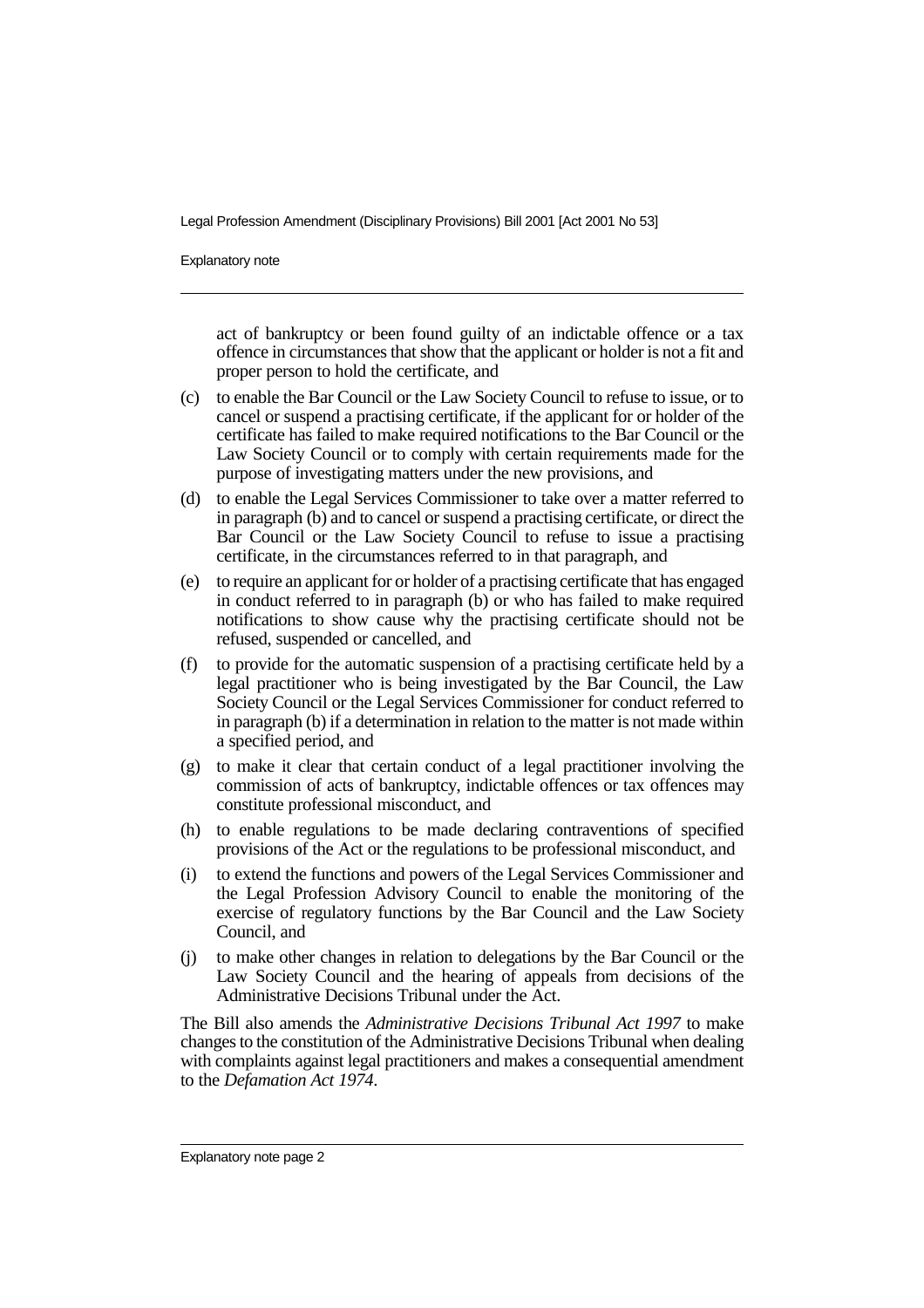Explanatory note

### Outline of provisions

**Clause 1** sets out the name (also called the short title) of the proposed Act.

**Clause 2** provides for the commencement of the proposed Act on a day or days to be appointed by proclamation.

**Clause 3** is a formal provision giving effect to the amendments to the *Legal Profession Act 1987* set out in Schedule 1.

**Clause 4** is a formal provision giving effect to consequential amendments to other Acts set out in Schedule 2.

# **Schedule 1 Amendment of Legal Profession Act 1987**

**Conduct by legal practitioners, including bankruptcy, commission of indictable offences and tax offences and failures to notify**

**Schedule 1 [2]** defines *tax offence* as an offence under the *Taxation Administration Act 1953* of the Commonwealth.

**Schedule 1 [3]** provides that a person commits an act of bankruptcy if the person:

- (a) is bankrupt or the subject of a creditor's petition presented to the Court under section 43 of the *Bankruptcy Act 1966* of the Commonwealth, or
- (b) has presented (as a debtor) a declaration to the Official Receiver under section 54A of the *Bankruptcy Act 1966* of the Commonwealth of his or her intention to present a debtor's petition or presented (as a debtor) such a petition under section 55 of that Act, or
- (c) has applied to take the benefit of any law for the relief of bankrupt or insolvent debtors, compounded with creditors or made an assignment of his or her remuneration for their benefit.

**Schedule 1 [4]** enables the Bar Council or the Law Society Council to refuse to issue or to suspend or cancel a practising certificate if the applicant for or the holder of the practising certificate fails, within a period specified by the Council, to give a satisfactory explanation of specified conduct that may indicate that the person is not a fit and proper person to hold a practising certificate.

**Schedule 1 [6]** inserts proposed Division 1AA of Part 3 into the *Legal Profession Act 1987*.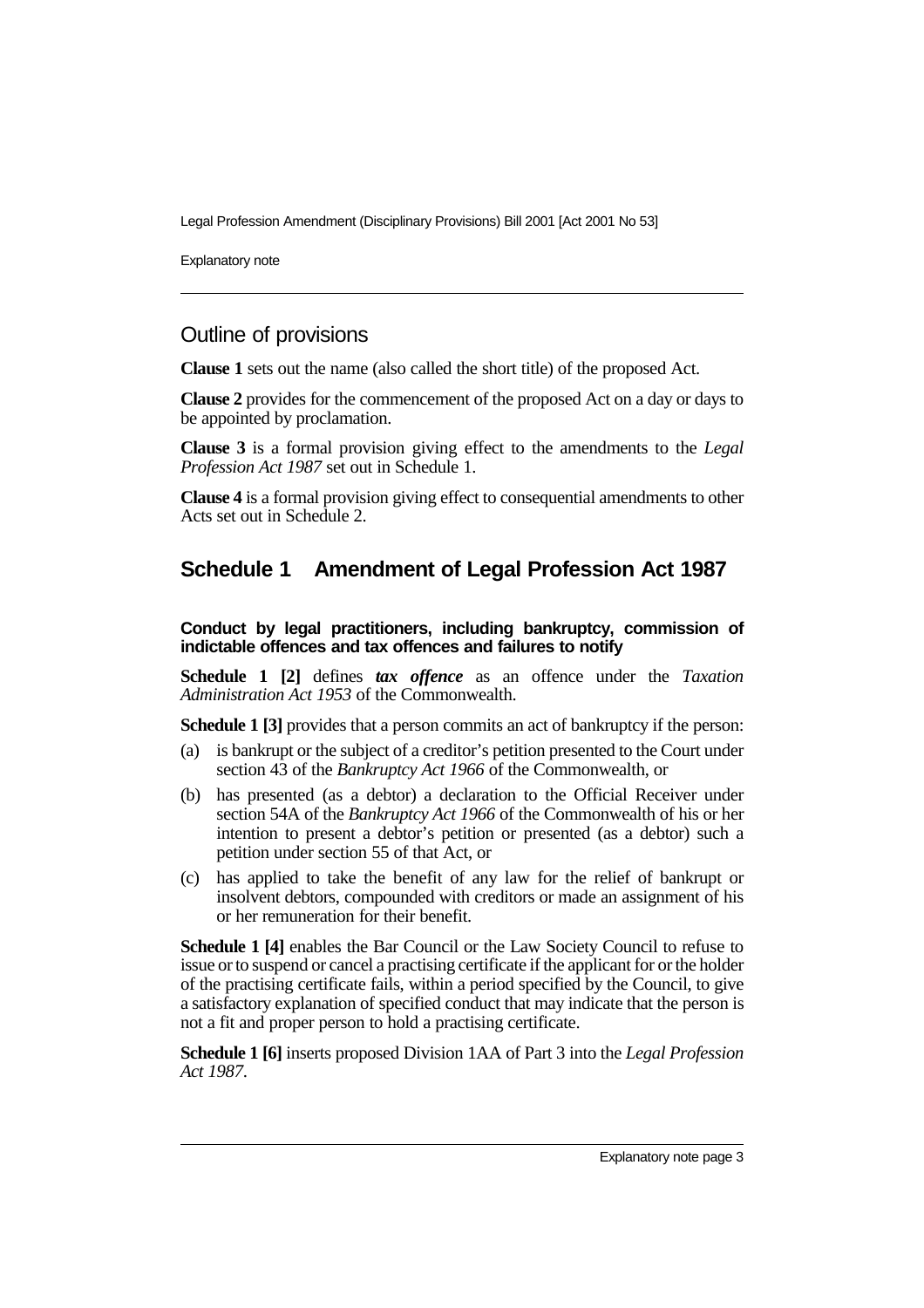Explanatory note

Proposed section 38FB requires an applicant for or a holder of a practising certificate who has, since being admitted as a legal practitioner, committed an act of bankruptcy or been found guilty of an indictable offence or a tax offence to show cause to the Bar Council or the Law Society Council, as appropriate, why the applicant or holder is still a fit and proper person to hold a practising certificate. An applicant for, or the holder of, a practising certificate who has failed to make a notification, being a failure prescribed by the regulations as professional misconduct, must also show cause.

Proposed section 38FC requires the Bar Council or the Law Society Council to refuse to issue, or to cancel or suspend, a practising certificate if the applicant for or the holder of the certificate has, since being admitted as a legal practitioner, committed an act of bankruptcy or has been found guilty of an indictable offence or a tax offence and the Council considers that the act of bankruptcy or the offence was committed in circumstances that show that the applicant or holder is not a fit and proper person to hold a practising certificate.

Proposed section 38FD enables the Bar Council or the Law Society Council to refuse to issue, or to cancel or suspend, a practising certificate if the applicant for or the holder of the certificate has failed to notify a matter (being a failure declared by the regulations to be professional misconduct) and the Council considers the failure occurred without reasonable cause.

Proposed section 38FE enables the Bar Council or the Law Society Council to refuse to issue, or to cancel or suspend, a practising certificate if the applicant for or the holder of the certificate has failed to show cause as required by proposed section 38FB or has contravened proposed section 38FI.

Proposed section 38FF allows the Bar Council or the Law Society Council, when refusing to issue a practising certificate to a person or when cancelling a person's practising certificate under the proposed Division, to stipulate a period (being not more than 5 years) during which the legal practitioner cannot apply for a practising certificate.

Proposed section 38FG enables the Legal Services Commissioner to take over the determination of a matter at any time under proposed section 38FC from the Bar Council or the Law Society Council. The Legal Services Commissioner will have the same powers as the Councils to cancel or suspend practising certificates under proposed section 38FD (and associated powers) and may give a direction to a Council to refuse to issue a practising certificate to a person. If the Bar Council or the Law Society Council fails to make a determination within a specified period, the Legal Services Commissioner must take over the matter.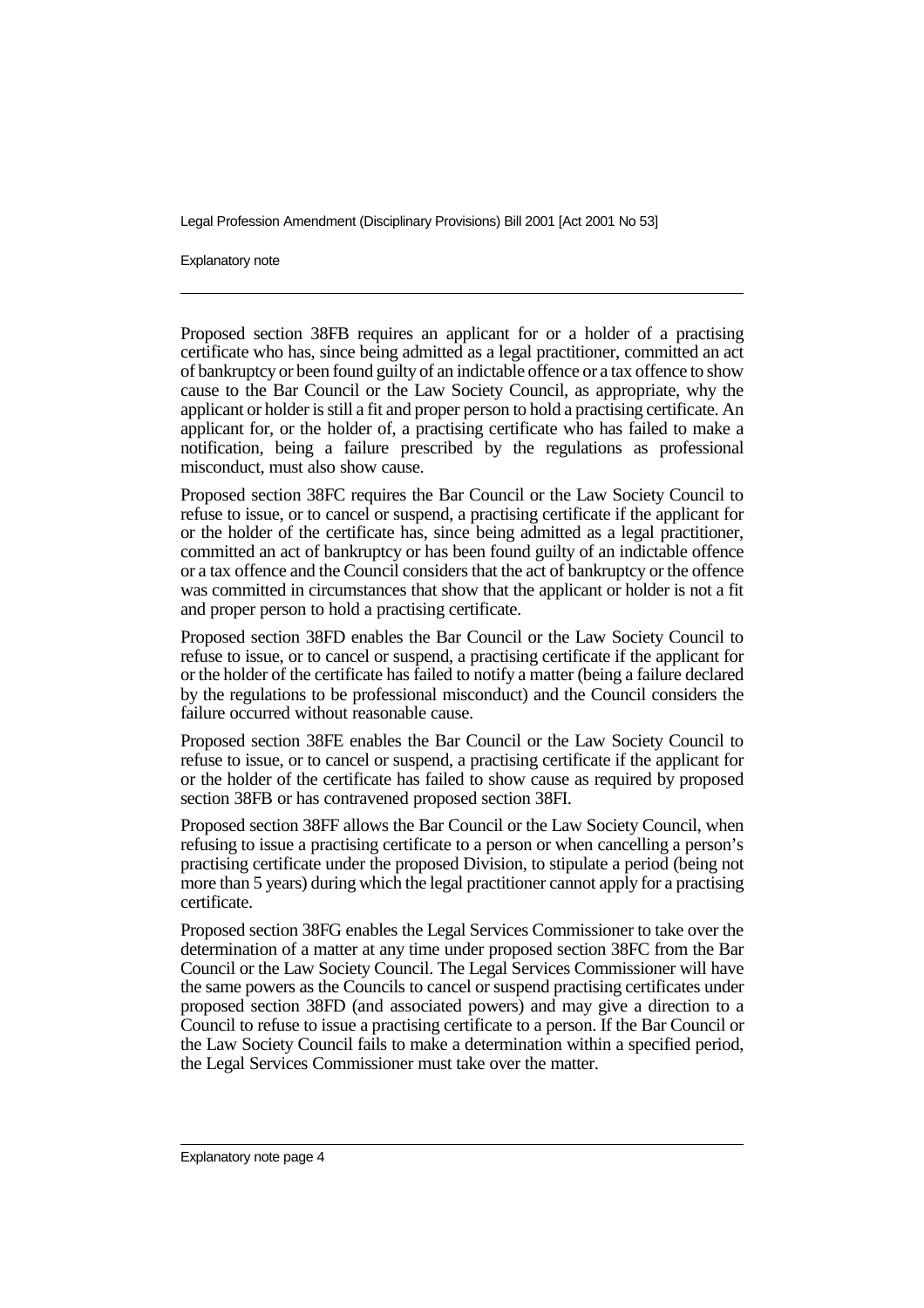Explanatory note

Proposed section 38FH provides that a practising certificate held by a legal practitioner to whom proposed section 38FC applies is automatically suspended at the expiration of the relevant period if a determination under proposed section 38FC has not been made by the Bar Council, the Law Society Council or the Legal Services Commissioner within that period. The "relevant period" is defined by proposed section 38FA. A legal practitioner affected by an automatic suspension can apply to the Supreme Court to have the suspension removed. An automatic suspension under proposed section 38FH continues in force until a determination is made in relation to the matter under proposed section 38FC by the relevant Council or the Legal Services Commissioner or until the Supreme Court removes the suspension, whichever occurs first.

Proposed section 38FI gives certain powers to the Bar Council, the Law Society Council and the Legal Services Commissioner to facilitate the investigation of matters under the proposed Division.

Proposed section 38FJ provides that nothing prevents a complaint from being made under Part 10 of the *Legal Profession Act 1987* about a matter to which the proposed Division relates.

**Schedule 1 [5]**, **[13]** and **[22]** contain consequential amendments.

**Schedule 1 [14]** enables regulations to be made declaring a contravention of specified provisions of the *Legal Profession Act 1987* or the regulations to be professional misconduct.

**Schedule 1 [15]** makes it clear that conduct of a legal practitioner involving the commission of acts of bankruptcy, or indictable offences or tax offences is professional misconduct if the conduct would justify a finding that the legal practitioner is not of good fame and character or is not a fit and proper person to remain on the roll of legal practitioners.

**Schedule 1 [17]** and **[18]** require an appeal from a decision or order of the Administrative Decisions Tribunal in relation to proceedings under the *Legal Profession Act 1987* to be made directly to the Supreme Court rather than to an Appeal Panel of that Tribunal if the Tribunal was constituted so as to include a Judge of the District Court when it made the order or decision.

#### **Functions of Legal Services Commissioner and Legal Profession Advisory Council**

**Schedule 1 [9]** requires the Bar Council and the Law Society Council to notify the Legal Services Commissioner and the Legal Profession Advisory Council of the proposed making of a rule and to wait at least 28 days before making the rule to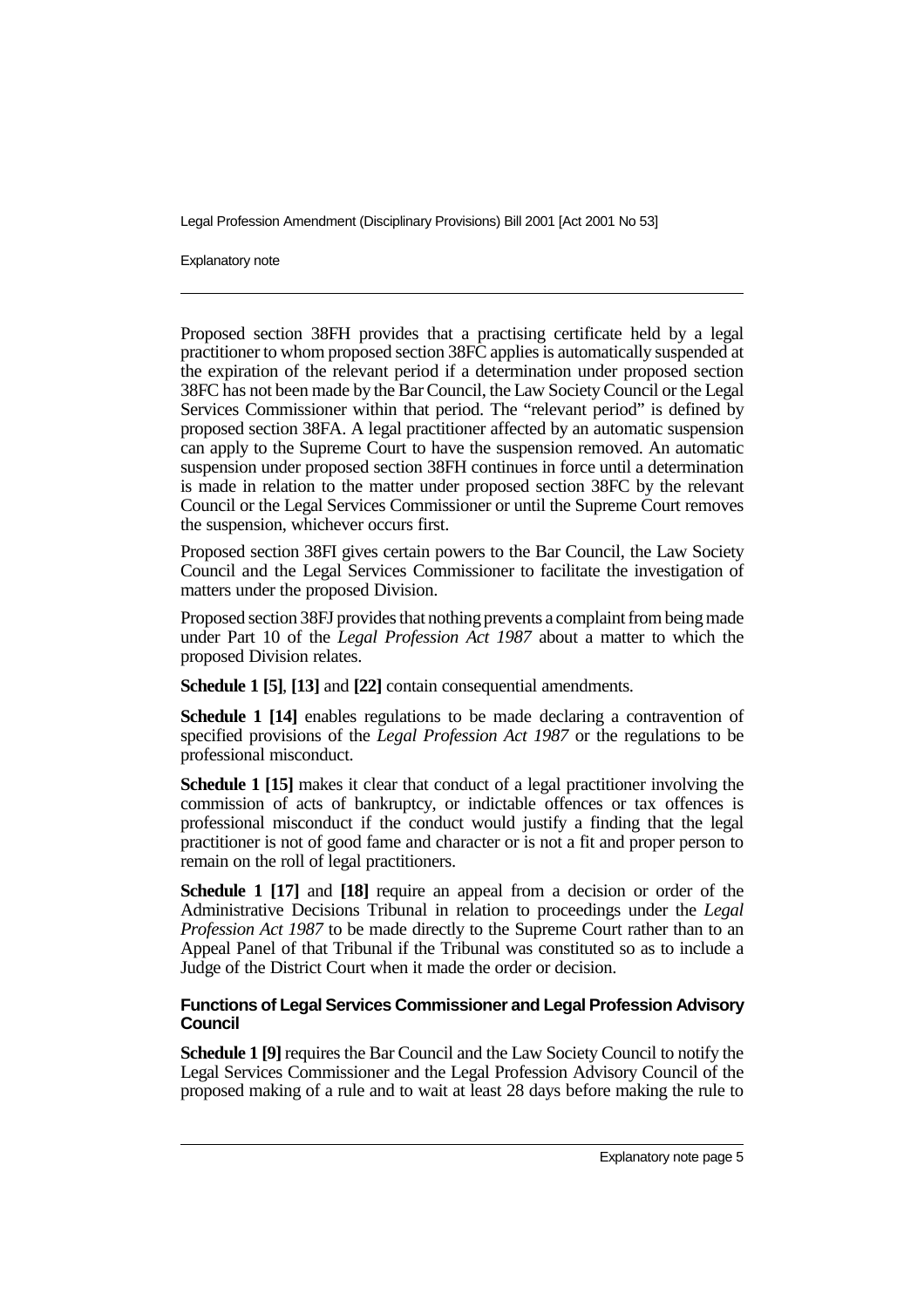Explanatory note

enable the Commissioner and the Advisory Council to make representations. The Council involved has to take into account any such representations. The 28-day period can be waived in urgent circumstances.

**Schedule 1 [10]** enables the Legal Services Commissioner to require the Bar Council or the Law Society Council to review any rule made by it and to report on the review and enables the Legal Services Commissioner to make submissions to the Attorney General on any rule that has been so reviewed and to recommend that the Attorney General declare it inoperative.

**Schedule 1 [11]** enables the Attorney General to declare a barristers or solicitors rule or a joint rule inoperative if the Legal Services Commissioner has reported that the rule is not in the public interest. The existing powers of the Attorney General in relation to declaring such rules inoperative are preserved.

**Schedule 1 [12]** re-enacts provisions relating to the Legal Services Commissioner in a separate Part (proposed Part 5A) of the *Legal Profession Act 1987* so as to include certain new functions not associated with complaints against legal practitioners under Part 10 of that Act. The new functions are as follows:

- (a) to monitor the refusal to issue, cancellation and suspension of practising certificates under Part 3 of the *Legal Profession Act 1987* on grounds relating to fitness to practise (for example, in connection with acts of bankruptcy, the commission of indictable offences or tax offences or failures to give required notifications),
- (b) functions conferred on the Commissioner under proposed Division 1AA of Part 3,
- (c) to monitor generally the exercise of regulatory functions by the Bar Council and the Law Society Council (other than the imposition of conditions on practising certificates),
- (d) to review barristers rules, solicitors rules and joint rules.

Proposed section 59E enables the Commissioner to require the Bar Council or the Law Society Council to provide information relating to possible professional misconduct or unsatisfactory professional conduct, notifications required to be made by legal practitioners or the Bar Council's or the Law Society Council's intention to refuse to issue, or to cancel or suspend, a practising certificate under Part 3 of the *Legal Profession Act 1987*. The Bar Council or the Law Society Council is to take into account any representations made by the Legal Services Commissioner on any of those matters. The proposed section also requires those Councils to provide the Commissioner with copies of notifications concerning acts of bankruptcy or the commission of indictable offences or tax offences.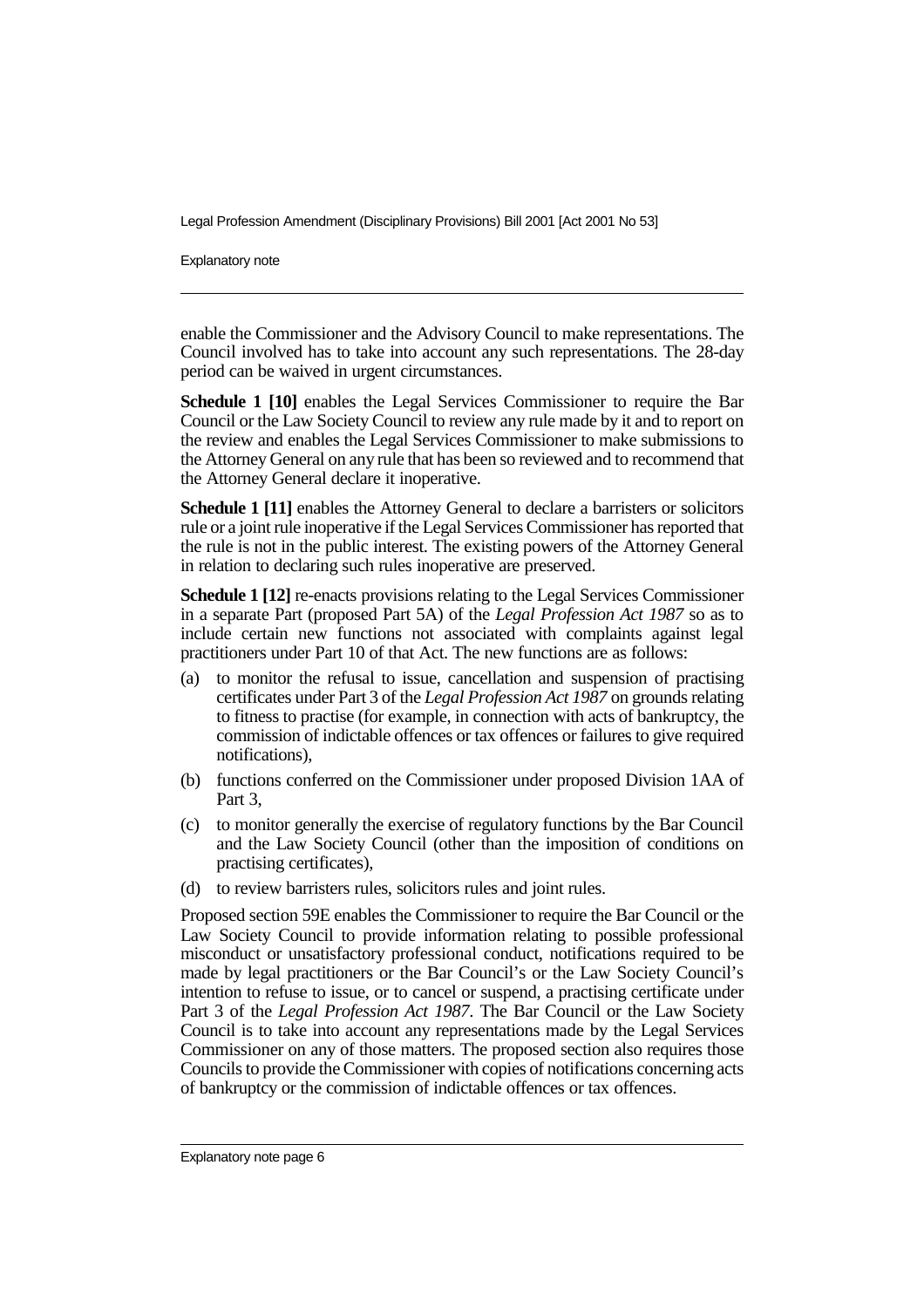Explanatory note

Proposed section 59F enables the Legal Services Commissioner, in consultation with the Bar Council and the Law Society Council, to develop protocols relating to the exercise of the Commissioner's new monitoring functions.

Proposed section 59G requires the Legal Services Commissioner to include, among other things, in the Commissioner's annual report information about the review of a barristers or solicitors rule or a joint rule requested by the Commissioner and enables the Commissioner to include in that annual report a report on the exercise of the new monitoring functions of the Commissioner and functions of the Commissioner under proposed Division 1AA of Part 3.

**Schedule 1 [1]**, **[16]** and **[19]–[21]** and **[23]** contain consequential amendments.

#### **Delegations by Bar Council and Law Society Council**

**Schedule 1 [7]** removes a requirement that the Bar Council, when delegating functions to a committee, must choose a committee whose presiding member is a member of the Council and enables the Bar Council to delegate functions to any of its committees or officers. **Schedule 1 [8]** removes a similar requirement in relation to the Law Society Council.

#### **Savings and transitional provisions**

**Schedule 1 [24]** and **[25]** contain savings and transitional provisions.

# **Schedule 2 Consequential amendment of other Acts**

**Schedule 2.1** amends the *Administrative Decisions Tribunal Act 1997* to require the Administrative Decisions Tribunal to be constituted in one of the following ways, as determined to be appropriate in the particular case by the President of the Tribunal, when dealing with a complaint under Part 10 of the *Legal Profession Act 1987*:

- (a) 1 judicial member who is a judge of the District Court, 1 barrister or solicitor member and 1 lay member,
- (b) 1 judicial member who is a judge of the District Court, 1 barrister or solicitor member and 2 lay members,
- (c) 2 barrister or solicitor members and 1 lay member,
- (d) 2 barrister or solicitor members and 2 lay members.

Barrister members are to be chosen if the complaint is against a barrister and solicitor members are to be chosen if the complaint is against a solicitor.